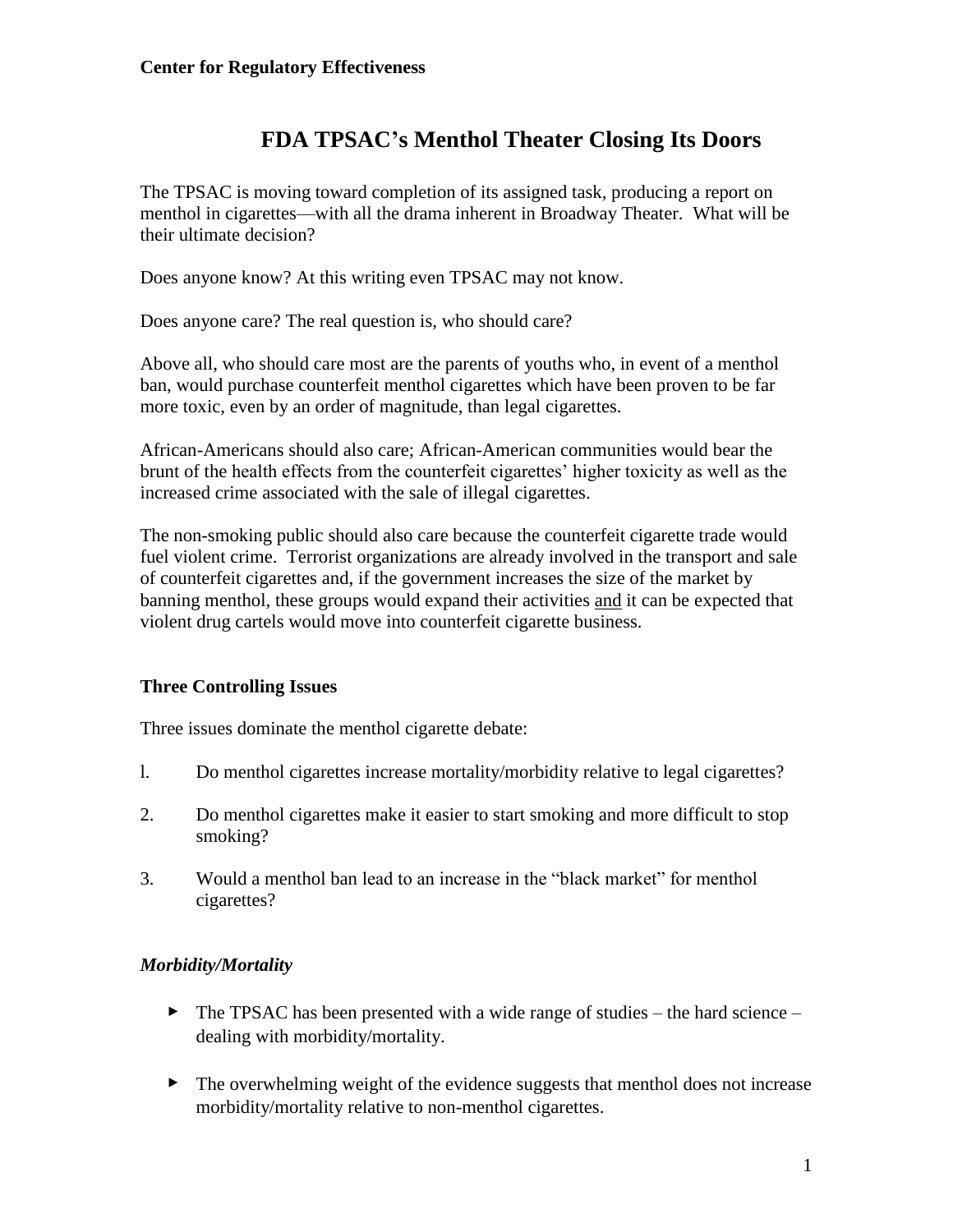# *Initiation/Cessation*

- $\blacktriangleright$  The data on initiation/cessation the soft science is mixed, tending toward no effect.
- ▸ One of the problems with developing initiation/cessation conclusions is that the underlying studies were not focused on the initiation/cessation issue and, consequently, subsequent reviews had to force fit a new study design into old study objectives.
- ▸ CRE [examined](http://www.thecre.com/scur/wp-content/uploads/2010/08/TPSAC-Okiuyemi-20031.pdf) in detail a number of initiation/cessation studies identified by the FDA and concluded they were not compliant with the [Data Quality Act](http://www.thecre.com/scur/wp-content/uploads/2010/12/TPSAC-Fagan-2.pdf) which makes it illegal for FDA to use the studies as a basis for a federal decision.
- ▸ CRE filed a petition under the [Data Quality Act](http://www.thecre.com/scur/?p=309) requesting that FDA correct the record to notify the public that a number of the initiation/cessation studies they have identified must be classified as DQA non-compliant.
- ▸ FDA should act on the aforementioned petition prior to issuing its report on menthol; failure to do so could suggest that the agency is being less than transparent on is review of the underlying science.
- ▸ Two statistically powerful studies on initiation/cessation were performed; one by Dr. Hyland of the Roswell Park Cancer Institute and the other by Dr. Muscat under contract to the Public Health Service.
- ▸ Dr. Hyland concluded:

― *Despite the biologic mechanism that suggests that menthol may facilitate greater nicotine transfer to the smoker, these data indicate that mentholated cigarette smokers do not exhibit greater signs of nicotine dependence as measured by the likelihood of future cessation, time to first cigarette in the morning, or number of cigarettes smoked per day".*

▸ Dr. Muscat concluded:

**"***Cigarette mentholation was not associated with continued smoking".*

―*The findings suggest that menthol does not increase the addictive properties of tobacco nicotine.*‖

• Therefore one can readily conclude that there is no basis for regulation of menthol on the behavioral data presently before the Committee.